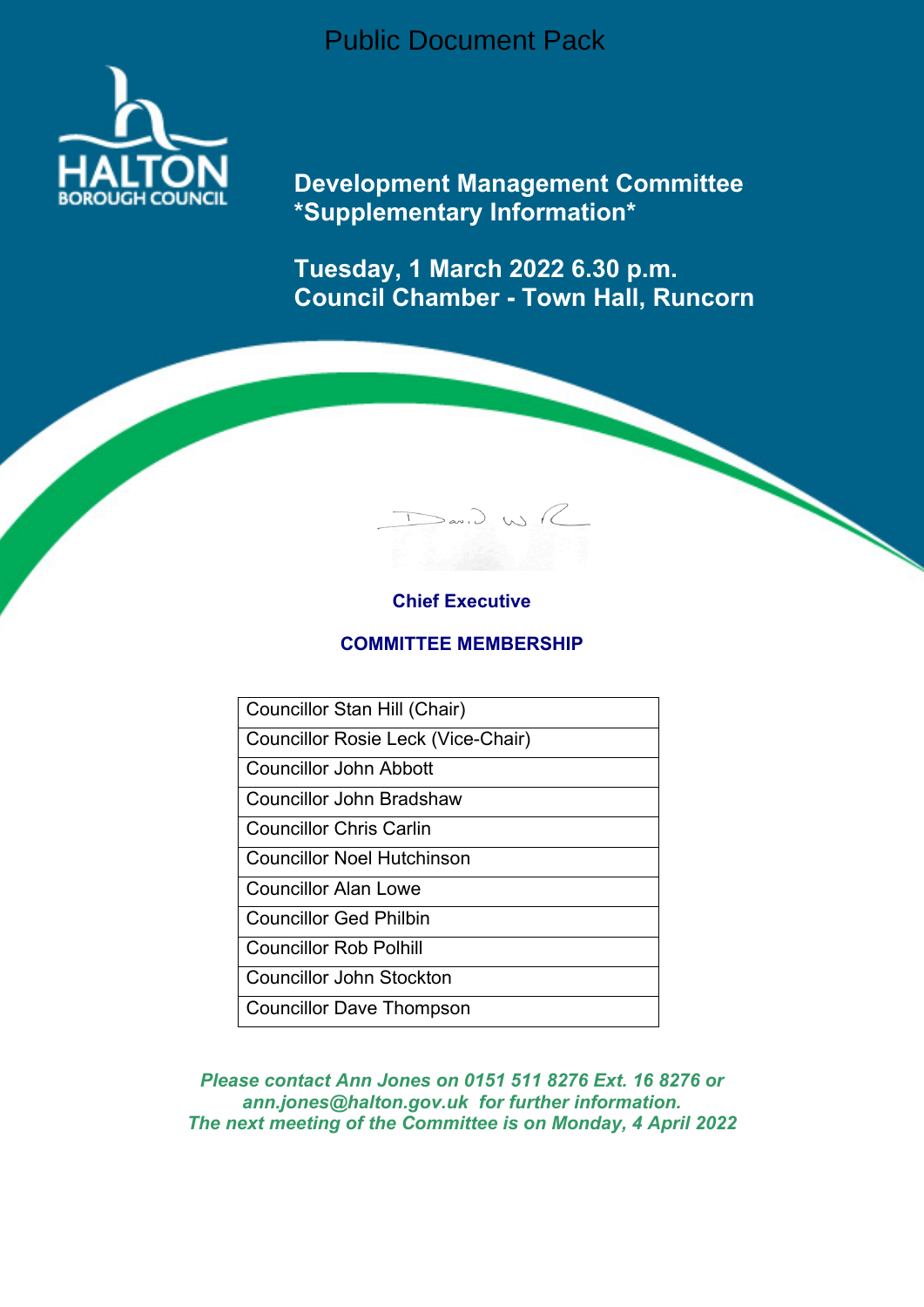## **ITEMS TO BE DEALT WITH IN THE PRESENCE OF THE PRESS AND PUBLIC**

#### **Part l**

| ltem No.                                                             | Page No. |
|----------------------------------------------------------------------|----------|
| 3. PLANNING APPLICATIONS TO BE DETERMINED BY THE<br><b>COMMITTEE</b> |          |
| (E) AB UPDATE LIST                                                   | $1 - 5$  |

*In accordance with the Health and Safety at Work Act the Council is required to notify those attending meetings of the fire evacuation procedures. A copy has previously been circulated to Members and instructions are located in all rooms within the Civic block.*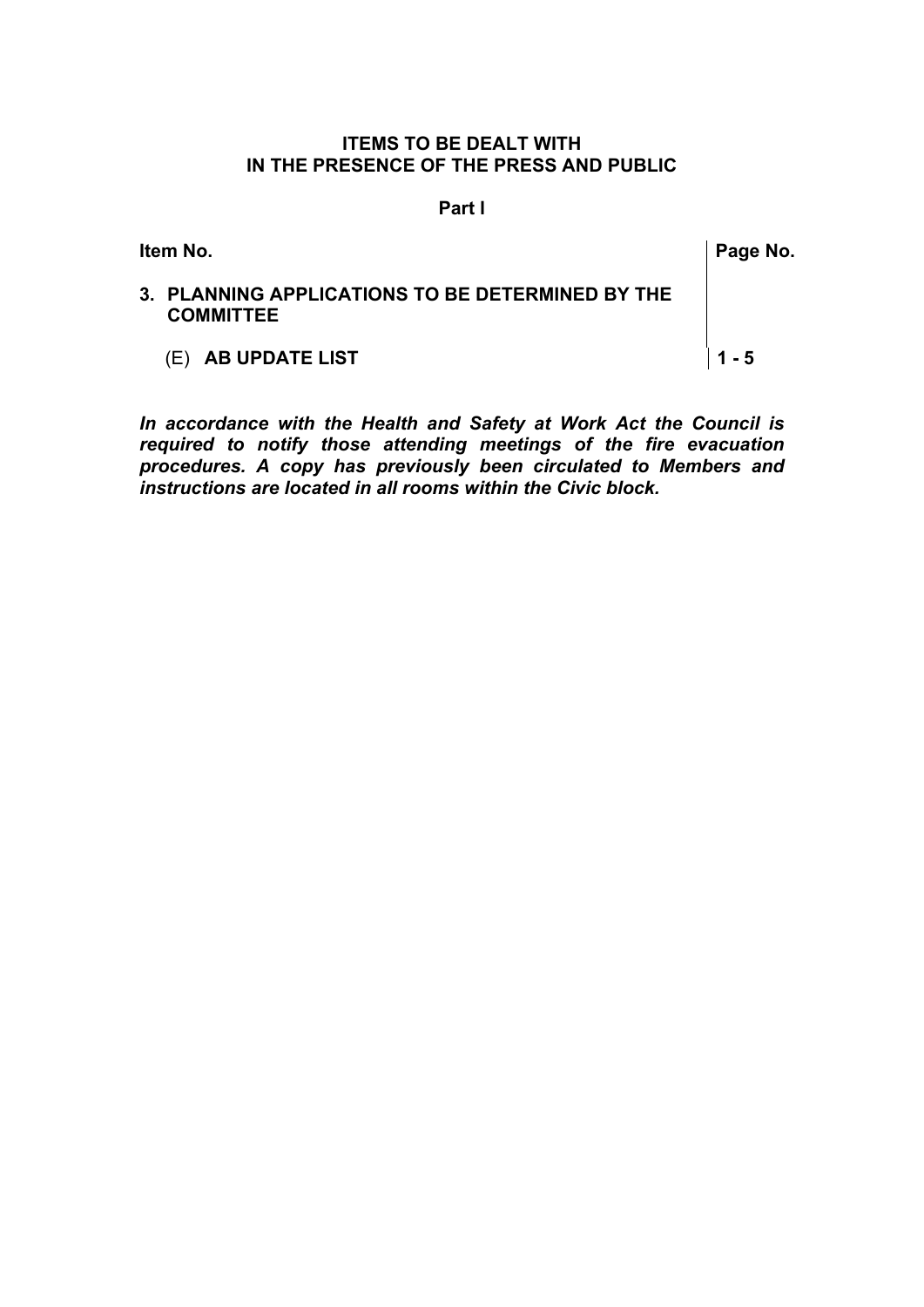# Page 1 Agenda Item 3e

| <b>REPORT TO:</b>         | Development Management Committee                                            |
|---------------------------|-----------------------------------------------------------------------------|
| DATE:                     | 1 <sup>st</sup> March 2022                                                  |
| <b>REPORTING OFFICER:</b> | Strategic Director - Enterprise, Community<br>and Resources                 |
| <b>SUBJECT:</b>           | Planning Applications to be Determined by<br>the Committee - AB Update List |
| WARD(S):                  | <b>Boroughwide</b>                                                          |

| <b>PAGE</b><br>NO. | LIST A* | LIST B**     | <b>Updated Information</b>                                                                                                                                                                                                                                                                                                                                                                                                                                                                                                                                                                                                                                     |
|--------------------|---------|--------------|----------------------------------------------------------------------------------------------------------------------------------------------------------------------------------------------------------------------------------------------------------------------------------------------------------------------------------------------------------------------------------------------------------------------------------------------------------------------------------------------------------------------------------------------------------------------------------------------------------------------------------------------------------------|
| 9                  |         | 21/00316/FUL | No Update                                                                                                                                                                                                                                                                                                                                                                                                                                                                                                                                                                                                                                                      |
| 19                 |         | 21/00613/FUL | <b>Final comments from the Highways Officer</b><br>The application has been submitted with a<br>Transport Statement (TS) to support the<br>proposal, and the Highways Officer has been<br>consulted. The TS demonstrates that the<br>proposal would not increases traffic to an<br>unacceptable level. Access will be taken from<br>Perry Street / Sewell Street via Picton<br>Avenue, and the submitted plans<br>demonstrate that this will ensure suitable<br>visibility and safe access for both motorised<br>and non-motorised vehicles.<br>The site is accessible by sustainable modes<br>of travel and is within walking distance of<br>local amenities. |
|                    |         |              | With regards to car parking and following<br>assessment of the site on its own merit, and<br>in context to recent similar recent<br>permissions, the Highway Authority<br>recommended that the following reduced<br>standard be considered to be the appropriate<br>provision required to mitigate against the<br>impact to surrounding area in terms of<br>parking demand and to limit the potential for<br>ant-social parking.<br>1 bed unit $-1$ space $-17$ spaces<br>2 bed unit $-1.25$ spaces $-20$ spaces<br>This reduced requirement would attract a<br>provision of 37 spaces for the proposed<br>development.                                        |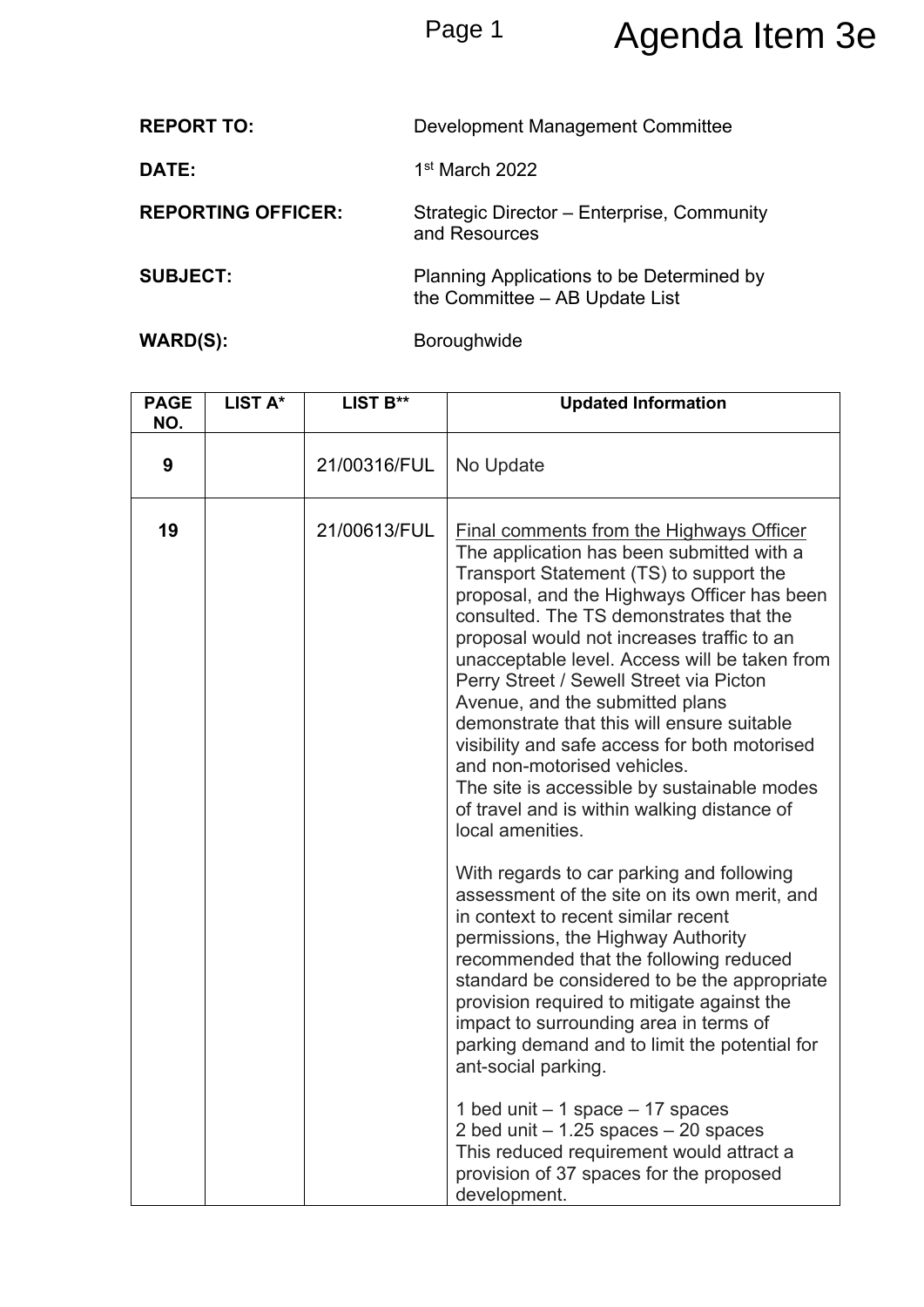| ◠<br>- 1 |
|----------|
|----------|

|  | The layout as submitted shows 36 number<br>spaces but it the Highway Officers opinion<br>that the space nearest the entrance gates is<br>not considered to be practical. Currently the<br>gates are shown open outwards onto<br>adopted highway which is not permitted and<br>when hung the opposite way the car parking<br>bay would be obstructed.                                                                                                                                                                                                                                                                                                                                                                         |
|--|------------------------------------------------------------------------------------------------------------------------------------------------------------------------------------------------------------------------------------------------------------------------------------------------------------------------------------------------------------------------------------------------------------------------------------------------------------------------------------------------------------------------------------------------------------------------------------------------------------------------------------------------------------------------------------------------------------------------------|
|  | This said given the site constraints,<br>accessibility and proximity to the town centre<br>we consider 35 spaces to be acceptable.<br>We would however request that a car parking<br>management plan be submitted for<br>consideration, this is likely to be a simple<br>note setting out how spaces will be allocated<br>and managed.                                                                                                                                                                                                                                                                                                                                                                                       |
|  | The required number of accessible spaces<br>are provided with the correct number marked<br>as disabled bays.                                                                                                                                                                                                                                                                                                                                                                                                                                                                                                                                                                                                                 |
|  | With regards to EV charging provision on site<br>3 bays are marked on the plan. It should be<br>noted however that as part of our pre-<br>application advice we suggested that a<br>scheme of this type and scale should provide<br>4 spaces with charging facilities with a further<br>4 first fixed for further roll out (power usage<br>for the site should factor in 8 charging bays).<br>We would agree to 3 bays being made<br>available from the outset but we would again<br>ask the applicant to ensure the development<br>allows for additional provision as demand<br>increases. Details of the equipment proposed<br>should be provided for approval and the<br>scheme implemented prior to first<br>occupation. |
|  | The layout of access, servicing areas and car<br>parking should be laid out as per approved<br>plans and retained for the life of the<br>development.<br>Cycle parking is shown on the plans to an<br>acceptable level however details of the type<br>of provision have not been supplied therefore                                                                                                                                                                                                                                                                                                                                                                                                                          |
|  | further details are required to ensure they<br>meet the necessary standard.<br>We would request that a condition be placed<br>on any permission to ensure details are<br>submitted for approval and provision is in<br>place prior to occupation to be retained<br>thereafter.                                                                                                                                                                                                                                                                                                                                                                                                                                               |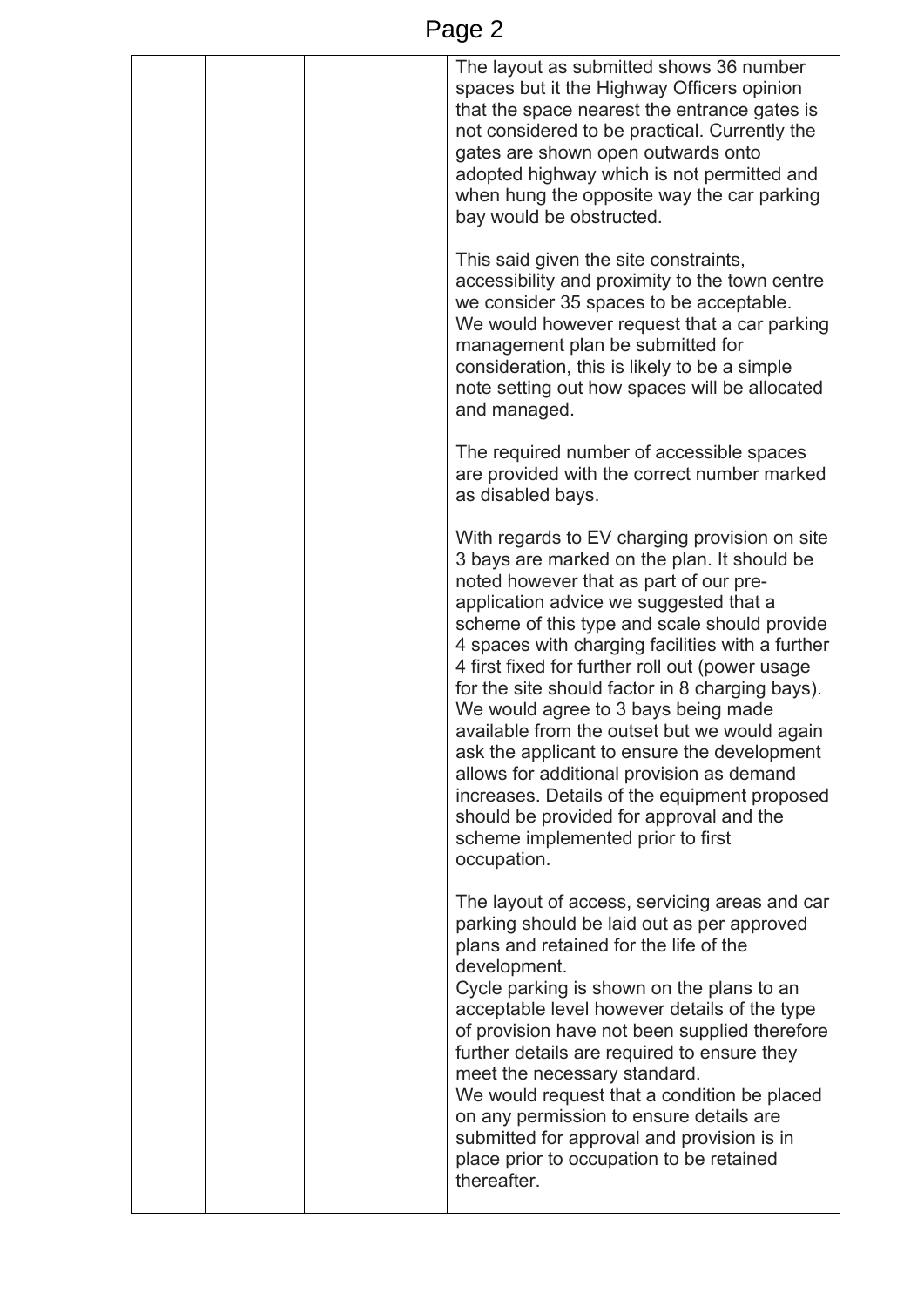| age |  |
|-----|--|
|     |  |

|  | Concerns were raised by the Highway Officer<br>with regards to potential changes to the<br>vertical alignment of the existing adopted<br>highway and interface with proposed<br>thresholds. The applicant provided<br>additionally clarification with regards to levels<br>in an email dated 04 February 2022 which<br>addressed the points raised by the Highway<br>Officer.                                                                                                                                                                                                                                                                                                            |
|--|------------------------------------------------------------------------------------------------------------------------------------------------------------------------------------------------------------------------------------------------------------------------------------------------------------------------------------------------------------------------------------------------------------------------------------------------------------------------------------------------------------------------------------------------------------------------------------------------------------------------------------------------------------------------------------------|
|  | The Highway Officer would however request<br>that a scheme of offsite highway works be<br>conditioned for approval prior to<br>commencement and implementation prior to<br>occupation. This scheme should include, but<br>not be limited to, construction of new and<br>treatment of existing footways, closure of<br>redundant vehicle access crossings and<br>forming of new vehicular access into the site.<br>The applicant has submitted a<br>comprehensive construction phase<br>management plan to demonstrate that the<br>development can be brought forward in a<br>practical manner without detrimentally<br>impacting on the operation of the surrounding<br>highway network. |
|  | <b>Final comments from the LLFA</b>                                                                                                                                                                                                                                                                                                                                                                                                                                                                                                                                                                                                                                                      |
|  | Following initial comments by the<br>LLFA a revised drainage strategy is<br>presented on a drawing ref. PLAN_2097-<br>SCE-00-00-DR-C-0002-P02-Drainage<br>Strategy.pdf. This is supplemented by:                                                                                                                                                                                                                                                                                                                                                                                                                                                                                         |
|  | Raw Micro drainage outputs ref.<br>OTH 20.09.2021 - Sewell St - SW Hydraulic<br>Calcs 3LperS.pdf.                                                                                                                                                                                                                                                                                                                                                                                                                                                                                                                                                                                        |
|  | A drainage strategy report ref 2097-<br>Drainage Strategy & Maintenance Document<br>P <sub>02</sub><br>It appears that it is proposed that<br>surface water would be discharged to main<br>combined sewer via an attenuation tank and<br>a hydrobrake to restrict discharge to 3l/s.                                                                                                                                                                                                                                                                                                                                                                                                     |
|  | The strategy report identifies that<br>soakaway testing has identified that<br>soakaway would not be viable, that there is<br>no available watercourse connection and that<br>local surface water sewers are blocked and<br>no longer in service. Therefore, the LLFA<br>accepts that the combined sewer is the only                                                                                                                                                                                                                                                                                                                                                                     |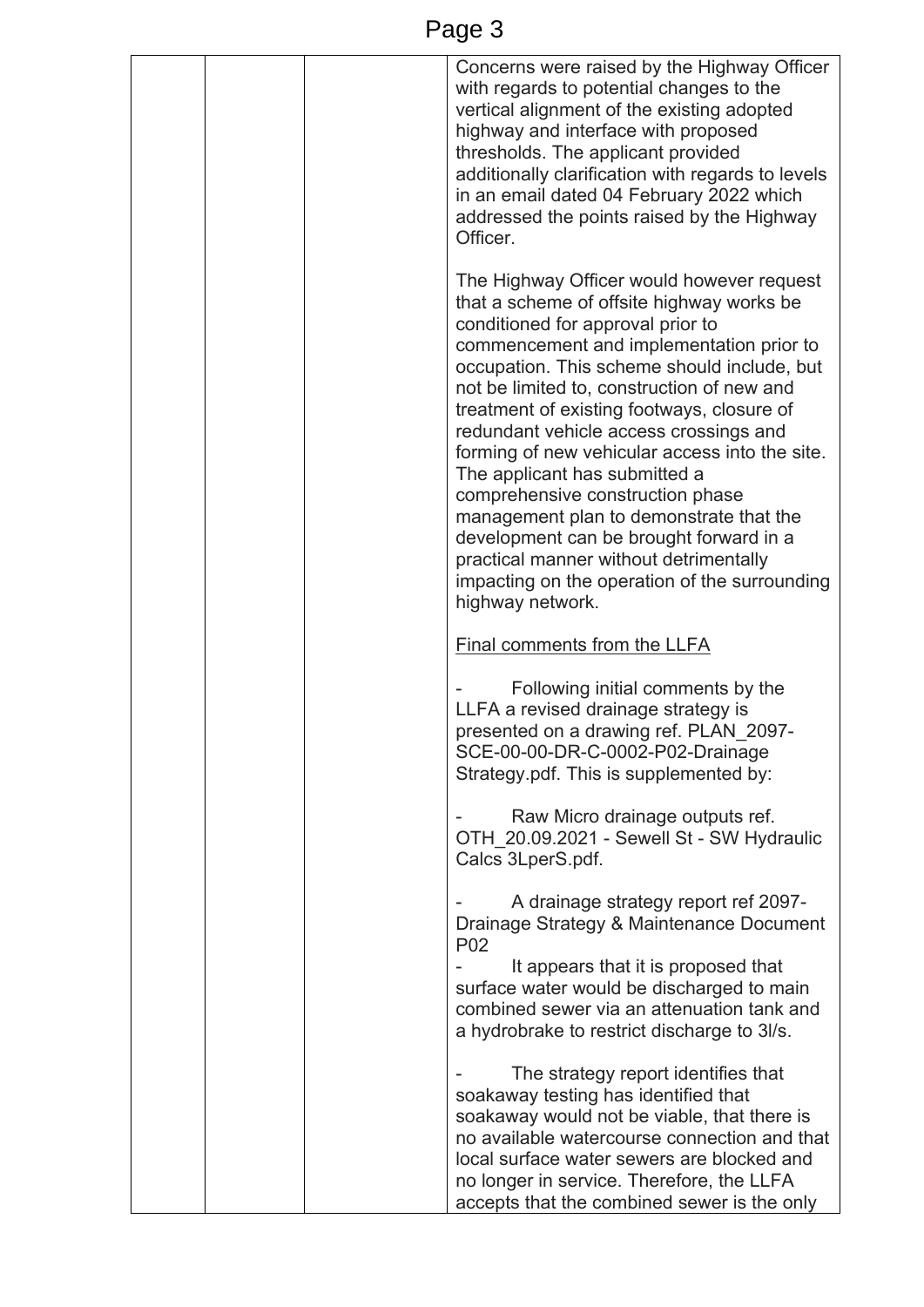| viable discharge location. The LLFA also<br>accepts that 3l/s is a reasonable maximum<br>discharge rate.                                                                                                                                                                                                                                             |
|------------------------------------------------------------------------------------------------------------------------------------------------------------------------------------------------------------------------------------------------------------------------------------------------------------------------------------------------------|
| Calculations presented confirm that<br>the proposed drainage system would not<br>flood at the surface during the $1\%$ AEP +40%<br>rainfall event. Therefore, the risk to the<br>development is considered to be low.                                                                                                                                |
| A maintenance management plan has<br>been presented identifying that a<br>management company would be responsible<br>for maintenance and identifies routine<br>activities.                                                                                                                                                                           |
| The LLFA notes that the applicant has a well-<br>developed drainage design based on SuDS<br>would recommend the following conditions<br>should the local planning authority be minded<br>to approve the application on this basis.                                                                                                                   |
| No development shall be occupied<br>until a verification report confirming that the<br>SuDS system has been constructed in<br>accordance with the approved design<br>drawings (including off site alterations) and in<br>accordance with best practice has been<br>submitted to and approved by the local<br>planning authority. This shall include: |
| Evidence that the SuDS have been<br>signed off by an appropriate, qualified,<br>indemnified engineer and are explained to<br>prospective owners & maintainers plus<br>information that SuDS are entered into the<br>land deeds of the property.                                                                                                      |
| An agreement that maintenance is in<br>place over the lifetime of the development in<br>accordance with submitted maintenance<br>plan; and/or evidence that the SuDS will be<br>adopted by third party.                                                                                                                                              |
| Submission of 'As-built drawings and<br>specification sheets for materials used in the<br>construction, plus a copy of Final Completion<br>Certificate.                                                                                                                                                                                              |
| <b>Additional condition</b><br>17) Offsite highways works to Sewell/Perry<br>Street (BE1)                                                                                                                                                                                                                                                            |
|                                                                                                                                                                                                                                                                                                                                                      |